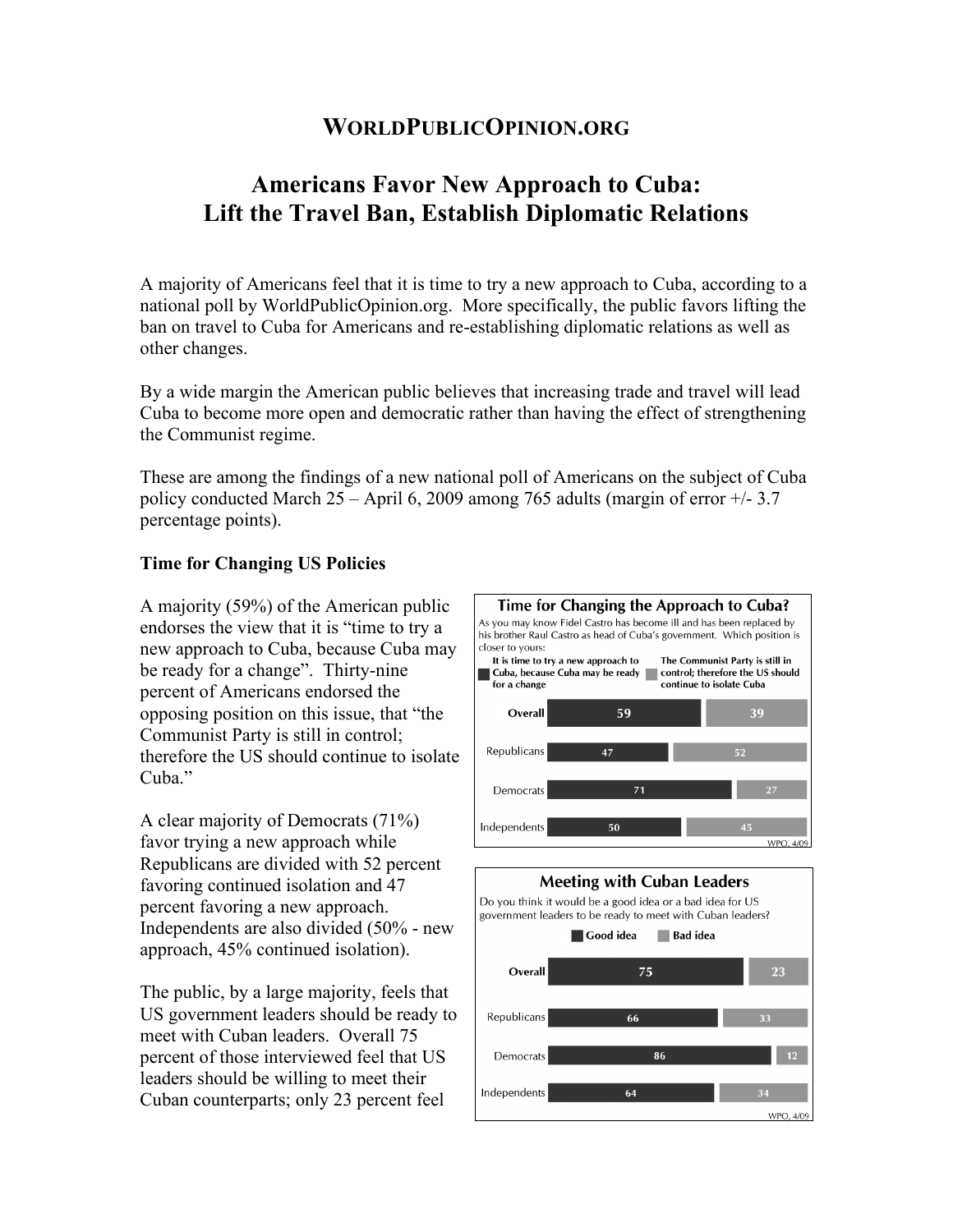this is a bad idea. On this issue, partisan groups agree. A majority of Republicans (66%), independents (64%), and Democrats (86%) all have the view that US leaders should be ready to meet with Cuban leaders.

### **Travel to Cuba**

The American public (70%) feels that in general Americans should be free to visit Cuba, and only a minority (28%) feels that Americans should be prohibited from visiting the island. Freedom for Americans to visit Cuba is broadly supported by Republicans (62%), by independents (66%), and by Democrats (77%). Lifting the prohibition on visiting Cuba would require a change in US policy that has been in place since 1963.

The public by a very large majority approves of this Obama Administration policy announced on March 11, 2009 which relaxed restrictions on travel to Cuba for the purpose of visiting relatives (79% approve, 19% disapprove). Republicans show substantial majority support  $(71\%)$  even though the policy change is clearly linked in the question and in press treatments to the new Democratic president. Independents (70%) and Democrats (90%) by large margins also support the policy change.

### **Diplomatic Relations**

Americans likewise favor re-establishing diplomatic relations with Cuba by a clear majority – 69 percent favor, only 28 percent are opposed. All partisan groups support re-establishing diplomatic relations, though Democrats do so in larger numbers (82%) than Republicans (57%) or independents (58%).

To understand trends in American opinion, the diplomatic relations question was drawn from a question used by the





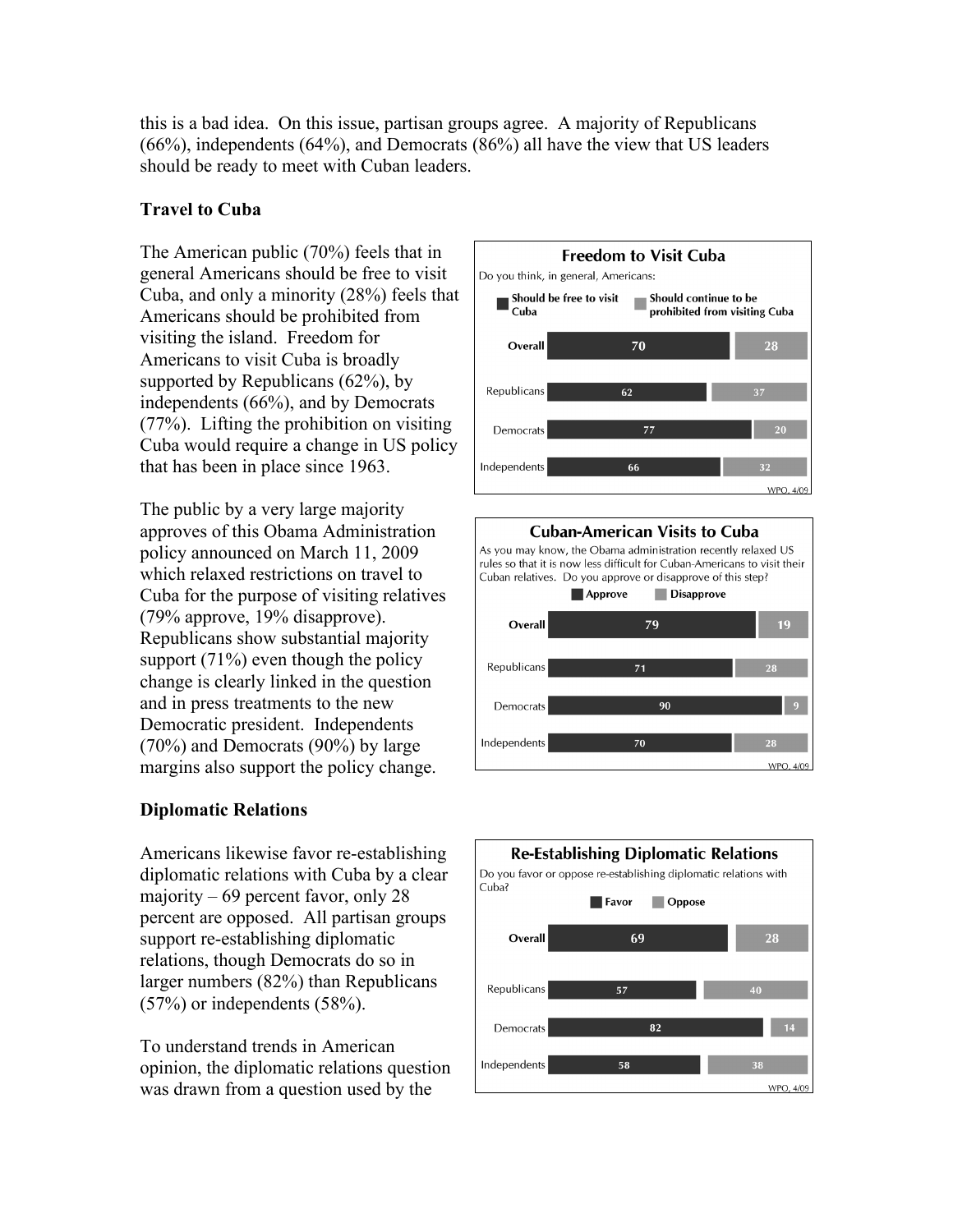Gallup organization in 2002, 04, 06, and 08. Over this period, the proportion of Americans which favors re-establishing diplomatic relations with Cuba has increased from 55% (2002, 2004), to 67% in 2006, 61% in 2008 and currently 69%. The Program on International Policy Attitudes asked a quite similar question in 1998 and found that 56% of Americans supported re-establishing relations. Other organizations (CNN, Associated Press) have also reported that a majority of Americans support diplomatic relations with Cuba, and the trend favoring diplomatic relations seems to be increasing.

### **Impact of US Travel and Trade**

One of the core arguments in Cuba policy is whether increasing all kinds of contact between the US and Cuba – travel, trade, diplomacy – will strengthen the Castro regime or will have a liberalizing effect on the system.

Americans feel, by wide margins, that increasing travel and trade between Cuba and the United States is more likely to have the effect of leading "Cuba in a more open and democratic direction" (71%) than to "strengthen the Communist regime



in Cuba" (26%). Clear majorities of Democrats (80%), independents (69%) as well as Republicans (59%) share this view.

The public is almost evenly divided, however, when asked specifically about the desirability of continuing the US trade embargo of Cuba or ending the embargo: 48% favor continuing the embargo and 49% favor ending it. Underlying this division is majority Democratic support (58%) for ending the embargo, independents who are divided (46% end the embargo, 49% continue), and majority support for continuing the embargo on the part of Republicans (59%).



Differences between partisan Democrats and Republicans on some aspects of Cuba policy should not be surprising in that they reflect central tendencies within the parties. While Cuba policy was not one of the major issues of the 2008 presidential campaign, the platforms of the two parties, and the positions of the candidates, differed on Cuba. The Democratic platform supported unlimited family visits and remittances; the Republican platform largely reiterated the policies of the Bush Administration. Obama-Biden campaign materials and comments by Senator McCain during the campaign tended to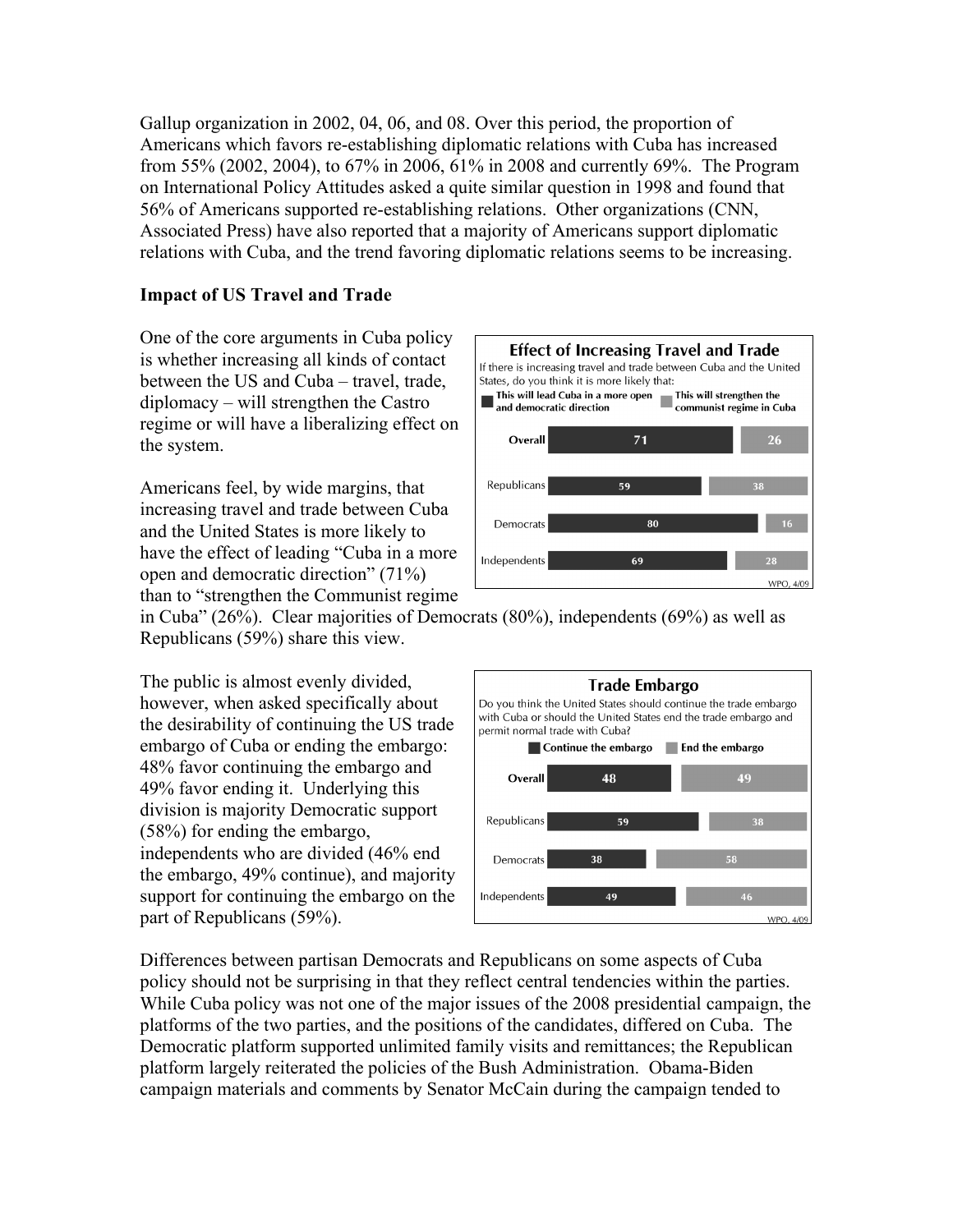reflect these differences and were generally consistent with their respective party platforms.

The Associated Press – IPSOS poll posed an identical question on lifting the trade embargo in 2007 and found that 40 percent of the public favored ending the embargo. The 49% support for ending the embargo in the current 2009 study is a statistically significant increase from 2007. It appears that American public opinion is trending towards support for lifting the embargo, though it is not presently a majority view.

#### **Appraisal of the Cuban Threat and American Policy**

Few Americans feel that Cuba is a very serious threat (7%) to the United States, or even a moderately serious threat (27%). The majority sees Cuba as just a slight threat (33%) or no threat at all (30%) to the US.

This assessment is common across partisan groups: 51 percent of Republicans think Cuba poses little danger to the US, labeling it as "just a slight threat" or "no threat at all" and a clear majority of independents and Democrats (both 70%) see Cuba as being either a slight threat or no threat.

To gauge the public's assessment of the impact of US Cuba policy, respondents were told, "after Fidel Castro came to power, the US ended diplomatic relations, imposed a trade embargo, and prohibited Americans from traveling to Cuba" and were asked what effect they felt these policies have had on the Castro government. Only 29 percent of Americans overall feels that these policies have weakened the Castro government. About half of all Americans (52%) say the



policies "neither weakened nor strengthened" the Castro government, and another16 percent say that the policies have strengthened the government. The assessment that US policies towards Cuba have been ineffective, that is, the policies have neither weakened nor strengthened the Castro government, or that they have strengthened it, is by far the most common view across each partisan group – Republicans (63%), Democrats (70%), and independents (73%).

US policies towards Cuba, particularly the embargo and the associated Helms-Burton Act which subjects to legal action non-US companies who trade with Cuba, have provoked ill feelings and criticism in Europe and among friendly countries in the Americas. Americans are divided on whether lifting restrictions on trade and travel with Cuba will affect the image of the US. While 42 percent say that lifting such restrictions would have mainly a positive effect on America's image in the world, 46 percent say it would have neither a positive or negative effect. Only 10 percent say it would have a mainly negative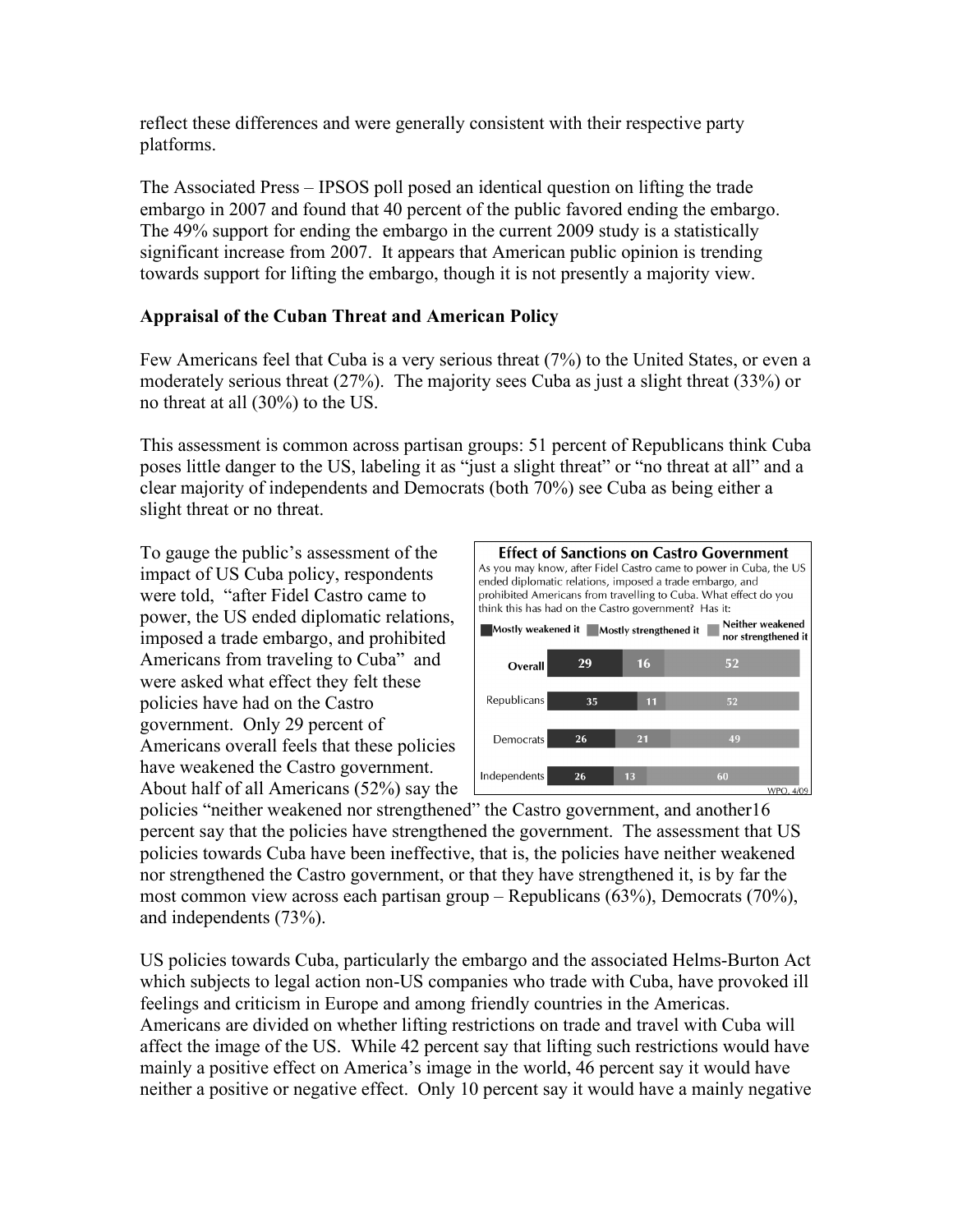effect. Democrats are more likely (57%) to say lifting these restrictions would have a mainly positive effect than independents (31%) or Republicans (29%).

Among demographic variables, the respondent's education has the largest and most consistent effect on attitudes. People with more education (a bachelor's degree or higher vs. less than a bachelor's degree) are significantly more likely to favor a new Cuba policy 77 percent with a bachelor's degree or higher support re-establishing diplomatic relations, and 65 percent with less education. Similarly, 62 percent of the most educated favor ending the trade embargo and only 44 percent do so with less education.

A similar education effect appears in the public's views that: Cuba is just a slight threat or no threat to the US (rather than a serious threat); it is time to try a new approach to Cuba; it is a good idea for US leaders to be ready to meet with Cuban leaders; Americans in general should be free to visit Cuba; increasing travel and trade will lead Cuba in a more democratic direction; relaxing restrictions on travel and trade with Cuba will have a mainly positive effect on America's image in the world. The impact of higher education on attitudes about Cuba policy is consistent and fairly robust; those with more education show greater support for change and liberalization.

## **Overview of Partisan Differences and Similarities on Cuba Policy**

Cuba policy has been an issue where the political parties have sometimes clashed. In this study, on nearly all questions one can observe statistical differences in views between Republican and Democratic partisans. Republicans do oppose lifting the trade embargo, whereas, Democrats favor ending it. However, on most of the other issues polled concerning Cuba policy, the majority of Republicans and the majority of Democrats agree.

- US government leaders should be ready to meet with Cuban leaders (Republicans 66%, Democrats 86%).
- The Obama Administration's relaxation of Cuban American travel restrictions are supported (Republicans 71%, Democrats 90%).
- Americans in general should be able to visit Cuba (Republicans 62%, Democrats 77%).
- Diplomatic relations with Cuba should be re-established (Republicans 57%, Democrats 82%).
- Increased travel and trade will lead Cuba in a more open, democratic direction (Republicans 59%, Democrats 80%).
- Cuba is "just a slight threat" or "no threat at all" to the US (Republicans 51%, Democrats 70%).

While issues related to Cuba are deeply felt and polarizing for some Americans, there appears to be a broad consensus in favor of more normal relations with the island.

The findings in this study are based upon a nationwide survey conducted March  $25 -$ April 6, 2009 among 765 American adults (margin of error +/- 3.7 percentage points).